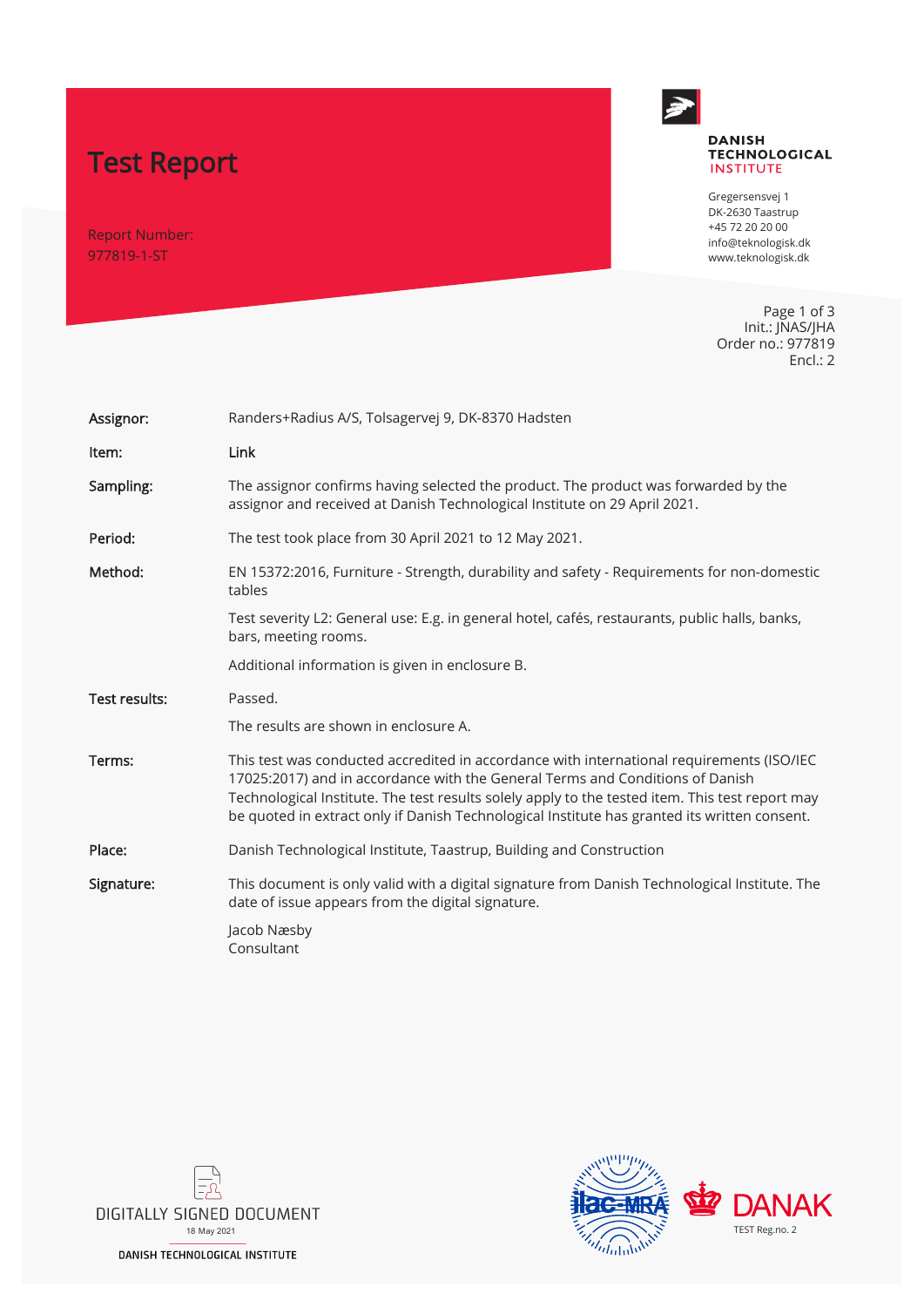

### Results

| Test No.     | <b>Test</b>                                                                                     | <b>Test Method</b>          | Loading                                       |                    | Result |  |  |
|--------------|-------------------------------------------------------------------------------------------------|-----------------------------|-----------------------------------------------|--------------------|--------|--|--|
| 5.1          | General requirements                                                                            |                             |                                               |                    |        |  |  |
| 5.2.1        | Shear and squeeze points when setting up and folding                                            |                             |                                               |                    |        |  |  |
| 5.2.2        | Shear and squeeze points under influence of powered mechanisms                                  |                             |                                               |                    |        |  |  |
| 5.2.3        | Shear and squeeze points during use<br>Passed                                                   |                             |                                               |                    |        |  |  |
| $5.4.1 - 1$  | Horizontal static load test                                                                     | EN 1730, 6.2                | Test force, N<br>Specified mass, kg<br>Cycles | 400<br>50<br>10    | Passed |  |  |
| $5.4.1 - 2$  | Vertical static load on main surface                                                            | EN 1730, 6.3.1              | Test force, N<br>Cycles                       | 1250<br>10         | Passed |  |  |
| $5.4.1 - 3$  | Additional vertical static load test where the main surface has a<br>length >1600 mm            | EN 1730, 6.3.2              | Test force, N<br>Cycles                       | 1000<br>10         | Passed |  |  |
| $5.4.1 - 4$  | Vertical static load on ancillary surface                                                       | EN 1730, 6.3.3              | Test force, N<br>Cycles                       | 300<br>10          | N/A    |  |  |
| $5.4.1 - 5$  | Horizontal durability test                                                                      | EN 1730.<br>6.4.1 and 6.4.2 | Test force, N<br>Specified mass, kg<br>Cycles | 300<br>50<br>15000 | Passed |  |  |
| $5.4.1 - 6$  | Vertical durability test for cantilever and tables with central $ EN 1730, 6.5$<br>column only  |                             | Test force, N<br>Cycles                       | 300<br>15000       | N/A    |  |  |
| $5.4.1 - 7$  | Vertical impact test for glass tabletops                                                        | EN 1730, 6.6.1<br>and 6.6.2 | Drop height, mm<br>Cycles                     | 240<br>10          | N/A    |  |  |
| $5.4.1 - 8$  | Vertical impact test for all other tabletops                                                    | EN 1730, 6.6.1<br>and 6.6.3 | Drop height, mm<br>Cycles                     | 180<br>10          | Passed |  |  |
| $5.4.1 - 9$  | Drop test - This test is applicable for tables weighing more than $ EN 1730, 6.9$<br>20 kg only |                             | Drop height, mm<br>Cycles                     | 39<br>6            | Passed |  |  |
| $5.4.1 - 10$ | Stability under vertical load test                                                              | EN 1730, 7.2                | Main surface<br>Ancillary surface             | 400<br>200         | Passed |  |  |
| $5.4.1 - 11$ | Stability for tables with extension elements                                                    | EN 1730, 7.3                | Test force, N                                 | 200                | N/A    |  |  |
| 6            | Information for use                                                                             |                             |                                               |                    |        |  |  |
| A.3.2        | Durability of table with castors                                                                | EN 1730, 6.8                | Specified load, N<br>Cycles                   | 20<br>2000         | N/A    |  |  |